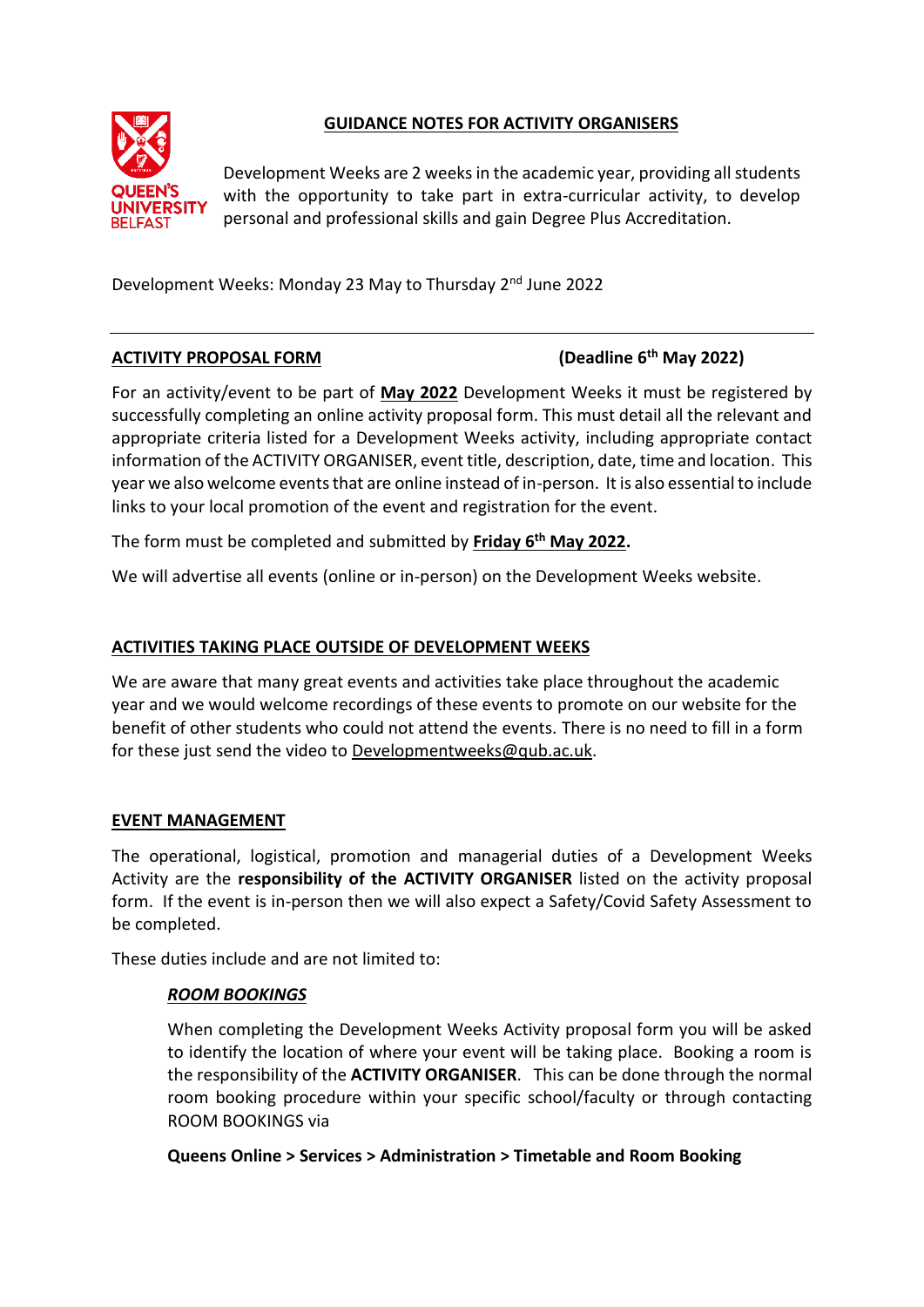Please take into consideration the space and accessibility issues regarding your attendees for your event. Please also complete a Safety/Covid Risk Assessment.

Also consider the usability of the room including equipment, access to plug sockets, screens, resources and materials, chairs and tables etc.

### **HOSPITALITY**

If you require catering for your event, you must go through the appropriate hospitality service channels. If you plan on providing food for your event, please contact and inform your **SCHOOL/ FACULTY** or **ROOM BOOKINGS** before purchasing or ordering food as certain locations on campus have restrictions of what can or cannot be brought in. The purchasing of catering and its **DISPOSAL** once finished is the **RESPONSIBILITY OF THE ACTIVITY ORGANISER.**

#### *HEALTH AND SAFETY*

Health & safety for the activity is the responsibility of the **ACTIVITY ORGANISER** and a risk assessment/Covid Risk Assessment should be carried out. For further guidance consult your **SCHOOL/ FACULTY** and/or the University Safety Services website.

#### *DISABILITY*

It is the sole responsibility of the **ACTIVITY ORGANISER** that Development Weeks Activities are applicable and accessible to the student body and are able to facilitate students with disabilities as part of the Queens Community. Please consider this when running workshops, booking rooms and planning activities.

If your event requires students to go off campus it is the responsibility of the **ACTIVITY ORGANISER** to take into consideration student accessibility and travel requirements.

## *SET UP*

The **SET UP, RUNNING** and **CLEAR UP** of all Development Weeks activities is the responsibility of the **EVENT ORGANISER.**

If you require additional tables, chairs or other equipment please contact the **PORTERS.**

#### *STUDENT BOOKINGS*

It is the responsibility of the ACTIVITY ORGANISER to manage student booking and registration. We would recommend using Eventbrite. It is essential to capture the following information;